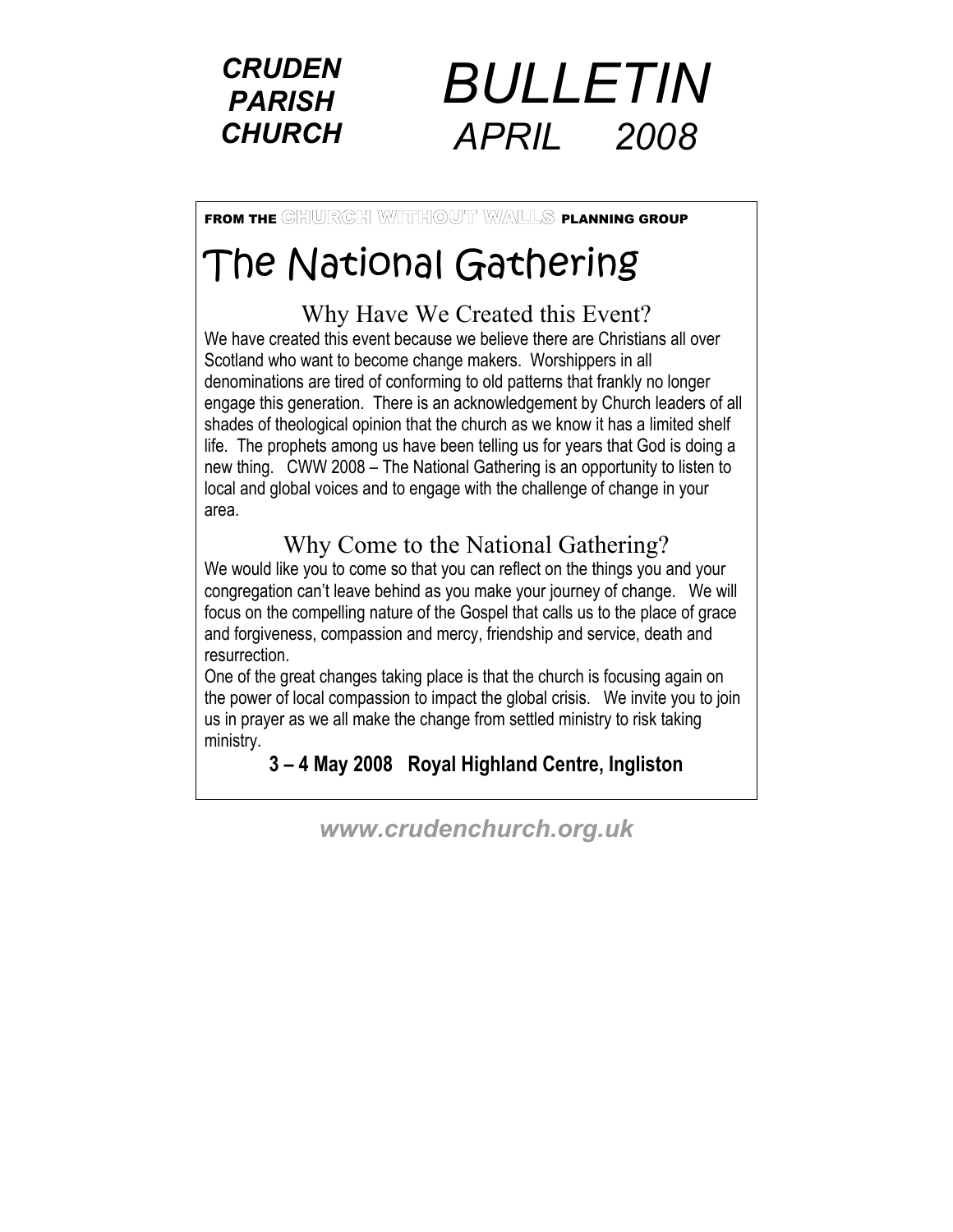

Dear Friends

### **Congregational Meeting - 13 April**

The Kirk Session has decided to dispose of the West Church to avoid continuing to pay out sums of money keeping it wind and watertight. They have therefore asked the General Trustees of the Church of Scotland to offer it for sale. However for this to happen several permissions are required. While it was not necessary for the congregation to approve its closure, the congregation must approve that it be sold. Therefore, by decision of the Kirk Session, **there will be a meeting of the congregation in Cruden Old Church at 11 am on Sunday 13 April** following the morning service. The single item of business is to seek approval by the congregation of the Kirk Session decision to dispose of the building. All members are able to attend a congregational meeting.



### **National Gathering in May**

Excitement is growing at the coming involvement of Cruden Church in a national event – not often done because of the distance we are away from the Central Belt. However we shall feature at the National Gathering in May being one of many congregations to have booked a tent to tell the story of Cruden Parish Church.

I am very much hoping a good number of members will want to go down to Ingliston, near Edinburgh. Why not decide to have a day out – tickets for the event cost £10 and the church has already booked a number of tickets for those wanting to go. Please add your name to the list in the Welcome Area or give me a phone. We need to know also if we should hire a bus as we planned to do or whether people will prefer to make their own arrangements by car in which case car-sharing would be very helpful.

Quiet a number of adults joined the Junior Church for their outing last year to Maryculter. There is no reason why as many, if not more, should not go that bit further and join Cruden Church in its involvement in this national event.

Your friend and minister

Rodge Neilson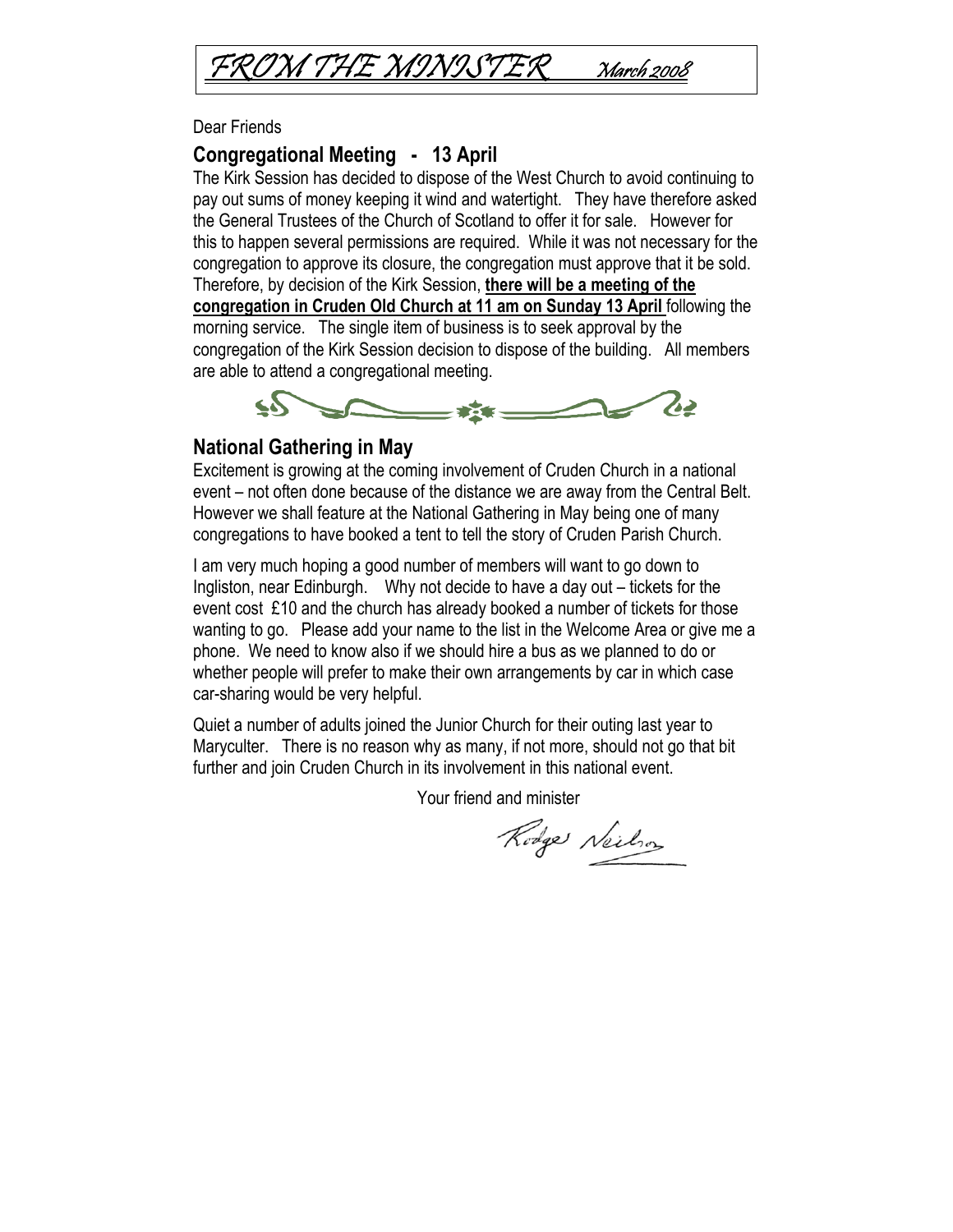

# **APRIL 2008**

### EACH WEEK

Sundays 10.00 am Children's Sunday Club in the Old Church & Stables Wednesdays 7.30 pm Choir Practices in the Old Hall except 16 April

| Wednesday 2nd : |                      | Coffee and Chat                                                                                                                                       | $10.30$ am                      | Old Hall       |
|-----------------|----------------------|-------------------------------------------------------------------------------------------------------------------------------------------------------|---------------------------------|----------------|
| Sunday 6th      | $\ddot{\phantom{a}}$ | MORNING SERVICE 10.00 am<br>followed by Adult Sunday School - Deborah                                                                                 |                                 | Old Church     |
| Sunday 13th     | ÷                    | MORNING SERVICE<br>followed by a meeting of the congregation (see page opposite)<br>followed by Adult Sunday School - Jezebel                         | $10.00 \text{ am}$              | Old Church     |
| Monday 14th     | $\sim$ 1.            | Watch and Talk Group 7.30 pm<br>Marilyn Samways, Burnview, Main Street, Cruden Bay                                                                    |                                 | at the home of |
| Sunday 20th     | ÷                    | MORNING SERVICE<br>PULPIT EXCHANGE Rev Allan Fawkes<br>followed by Adult Sunday School - Ruth<br>Church Walk – Aberdeen March Stones 1.30 pm Aberdeen | $10.00$ am                      | Old Church     |
| Monday 21st     | ÷                    | Kirk Session                                                                                                                                          | $7.30 \text{ pm}$               | Old Hall       |
| Sunday 27th     | ÷                    | MORNING SERVICE<br>service conducted by the Rev Bill Dunlop, Peterhead<br>Guild Sponsored Walk                                                        | $10.00$ am<br>$1.00 \text{ pm}$ | Old Church     |
| Monday 28th     | ÷                    | The Guild AGM<br>Church Choir                                                                                                                         | $7.30 \text{ pm}$               | Old Church     |

**\*\*\*\*\*\* APRIL HYMN BOOK CH4 \*\*\*\*\*\***

VOLUNTEER'S

CORNER

### WANTED

We are looking for more sopranos to sing in the choir  $-$  so if you enjoy singing the melody line, why not speak to one of the choir members.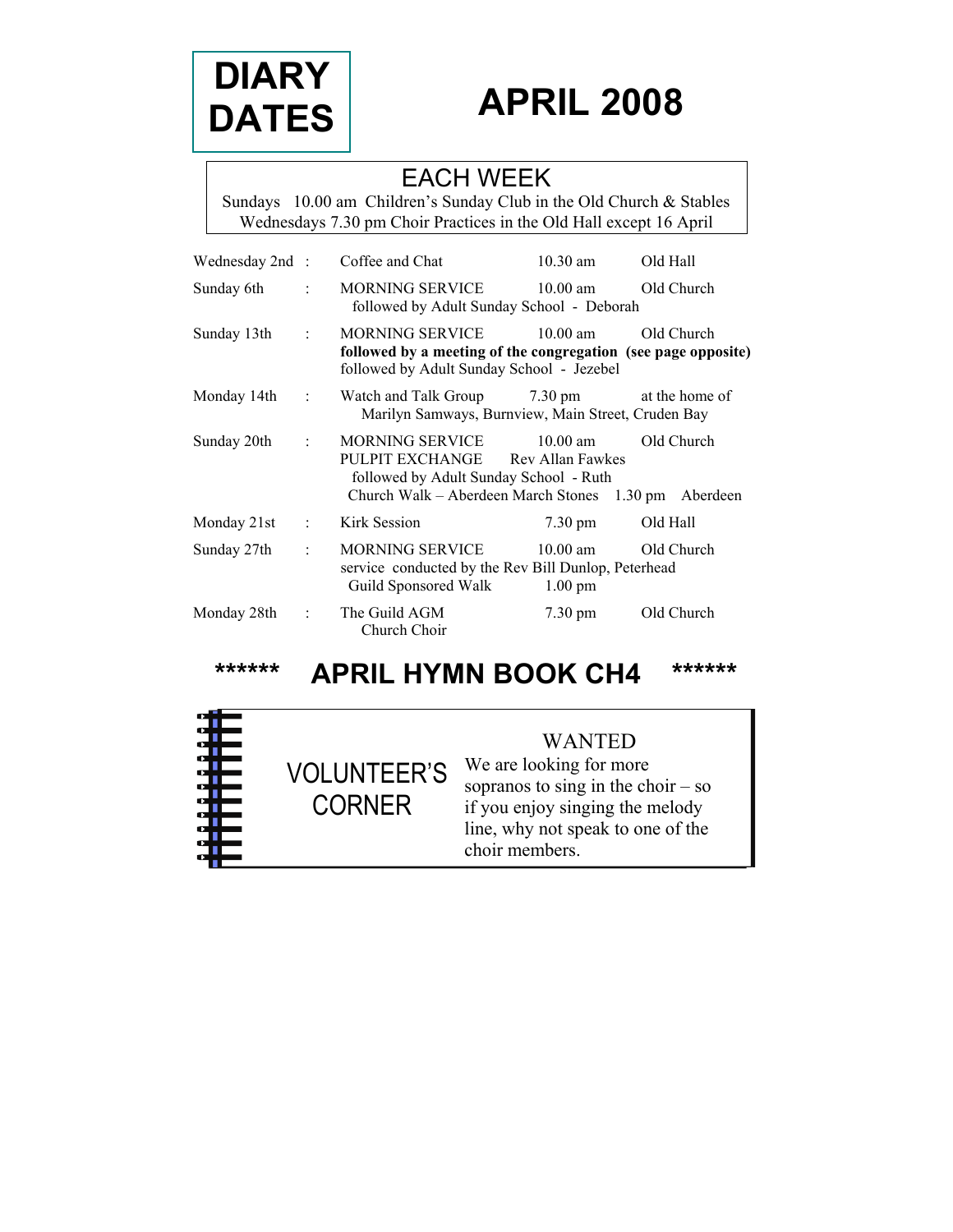# **PARISH REGISTER**

**NEW MEMBERS** 

Miss Anne Cadey, 8 Hobshill Road, Hatton Mrs Maureen McKenzie, Hillhead of Sandford, Boddam Mrs Evelyn Wackett, 10 Hobshill Road, Hatton

### **GUILD ANNUAL SPONSORED WALK**

(in aid of Guild funds and the annual Senior Citizens' outing)

Sunday 27 April 1 pm Please come and enjoy the walk.

**Sponsor Forms with details available from Church Notice Boards**

# **NEXT CHURCHES WALK SUNDAY 20 APRIL An Afternoon Walk in Aberdeen ABERDEEN MARCH STONES**

The walk planned for this month is along part of the Aberdeen March Stones trail marking the boundary of the land given to Aberdeen in 1313 by Robert the Bruce. We will see twelve of the sixty five stones in this walk of six miles. This will be an educational walk and everyone is invited to come along. PLEASE MEET UP AT 1.30 PM AT THE FIRST LAY BY AFTER YOU TURN LEFT AT THE LIGHTS AT THE BRIDGE OF DON HEADING FOR THE BEACH. You can walk as far as you wish. For further information please contact me on 01771 624280

*Robert Petticrew* 

 $\cup$ 

THE NEXT ISSUE OF THE BULLETIN WILL COME OUT ON **27 APRIL**. Copy for inclusion to be handed in to the Manse as soon as possible.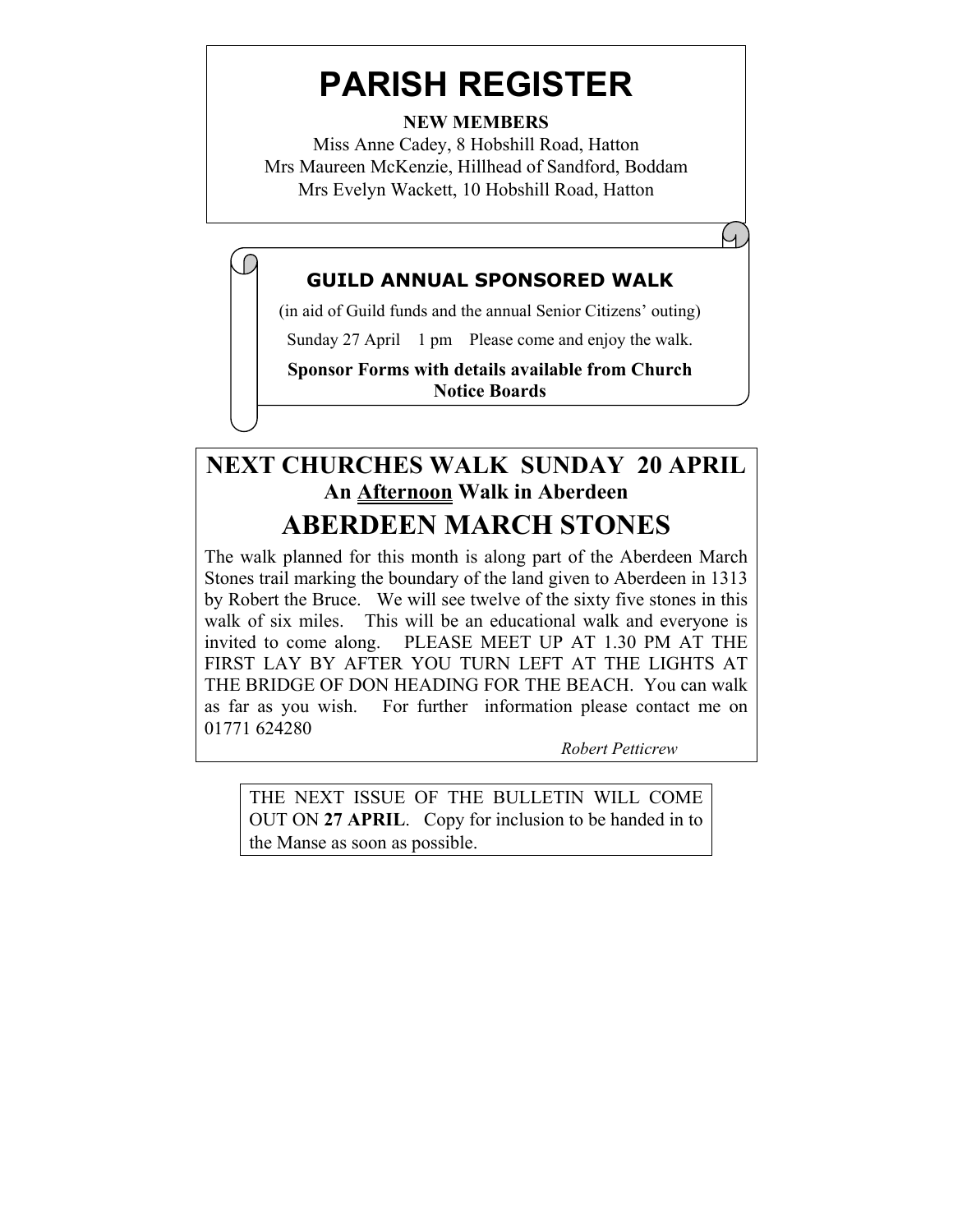

to **Miss Barbara Davidson, Kirkburn Court, Peterhead** and **Mrs Merrie Rennie, Suunybank Care Home, Cruden Bay** who will be celebrating their 90th Birthdays this month.

The minister would welcome, in writing please, any news for this feature in the Bulletin

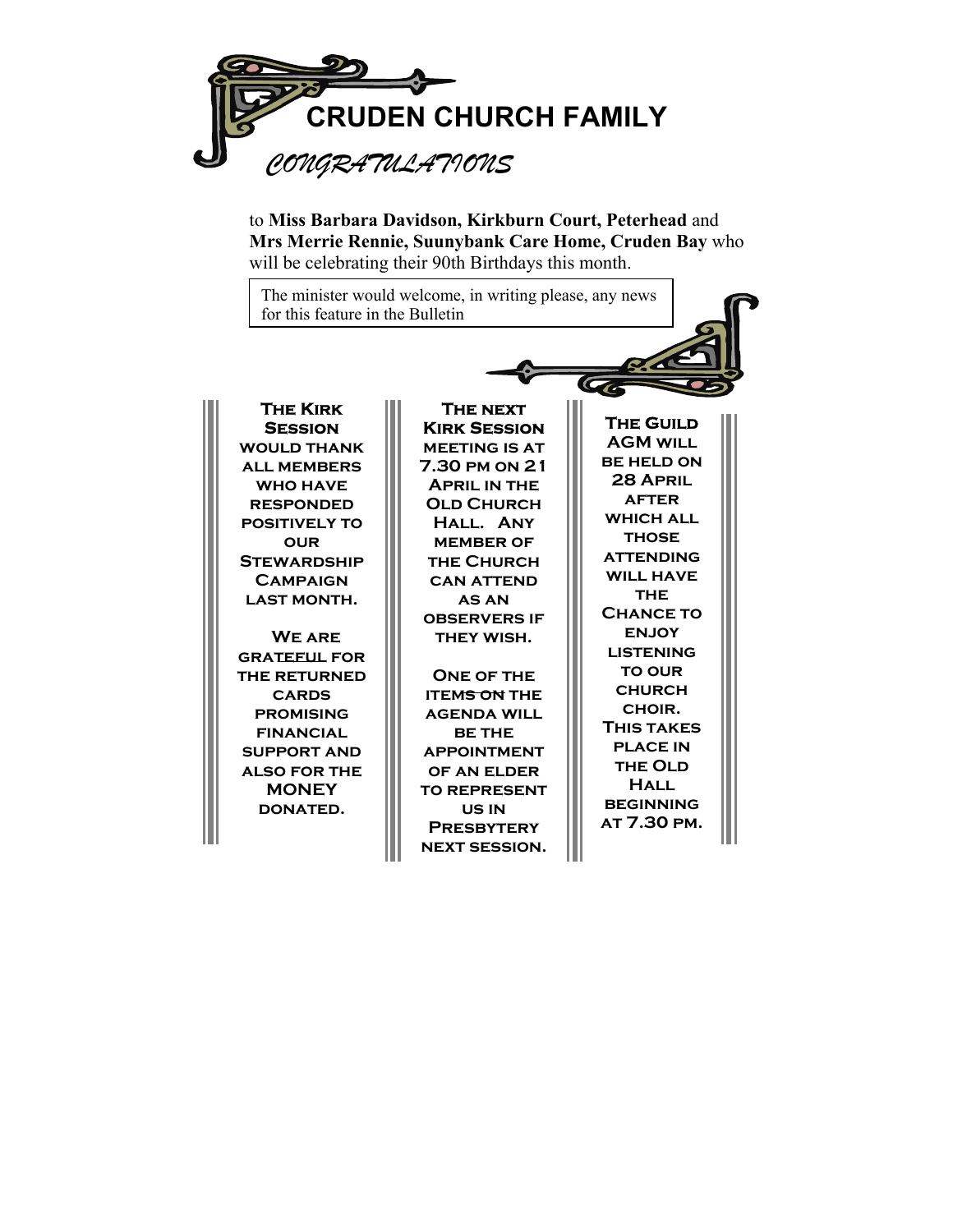#### **Minute of Annual Stated Meeting held on Sunday 9 March 2008 in the Old Church during the morning service. The Rev Rodger Neilson presided over the meeting which was opened with prayer.**

**Minute:** The minute of the 2007 Annual Stated Meeting was approved on the motion of Dr Chris Garrigan seconded by Muriel Cantlay.

**Annual Accounts:** A summary of the new style Annual Report had been previously distributed to members and adherents and a copy of the budget for 2009 made available to all attending the meeting. Rosemary Pittendrigh, Treasurer, reported that givings last year were up by almost £2,000 but it was only after transferring the McLeod Legacy (now totally used) and £3,400 of the Organ Fund to pay for the organ renovation that a surplus of £5,273 was left in the General Account. This had been in line with the budget figure. A total of £3,129 was collected and distributed for special purposes.

The accounts had been independently examined, found to be in order in line with the requirements laid down by the Church of Scotland and also the Office of the Scottish Charity Regulator and subsequently approved by the Kirk Session.

Mrs Pittendrigh went on to give an account of the 2008 Budget which allowed for a surplus of £4,272. Mr Neilson thanked Mrs Pittendrigh for all her work throughout the year and expressed thanks also to the Congregation's Independent Examiner Alistair Bain who had been assisted by Shonah Taylor and also to the organisation treasurers required to submit their accounts earlier than usual.

**Minister's Report:** Mr Neilson spoke of a very eventful year mentioning the very difficult decision taken to close the West Church, the extensive overhaul of the organ and the lead stolen from the Old Church roof. On the positive side were the successful initiative of an Adult Sunday School, the ordination of four elders and the appointment of David Singleton as church officer. He expressed his thanks to all the elders and members from whom he receives support and encouragement.

**Election of Members to serve on Kirk Session Committees:** Having thanked the retiring members, Mr Neilson called for nominations to fill the six vacancies for members to serve on Session Committees.

| <b>Nominee</b>        | <b>Proposer</b>        | <b>Seconder</b> |
|-----------------------|------------------------|-----------------|
| <b>Mary Coutts</b>    | <b>Beatrice Fawkes</b> | Jean Beedie     |
| Sarah Paterson        | Marilyn Samways        | Kathleen Craig  |
| Katherine             | Jean Beedie            | Ann McNaughton  |
| Anderson              |                        |                 |
| David Singleton       | Rosemary Pittendrigh   | Marilyn Samways |
| Mary McNaughtan       | Rosemary Pittendrigh   | Muriel Cantlay  |
| <b>Margaret Adams</b> | <b>Beatrice Fawkes</b> | Shonah Taylor   |

There being no further nominations, Mr Neilson declared that those nominated were thus elected to serve on the Kirk Session Committees.

**Closure:** There being no other business, Mr Neilson closed the meeting with prayer.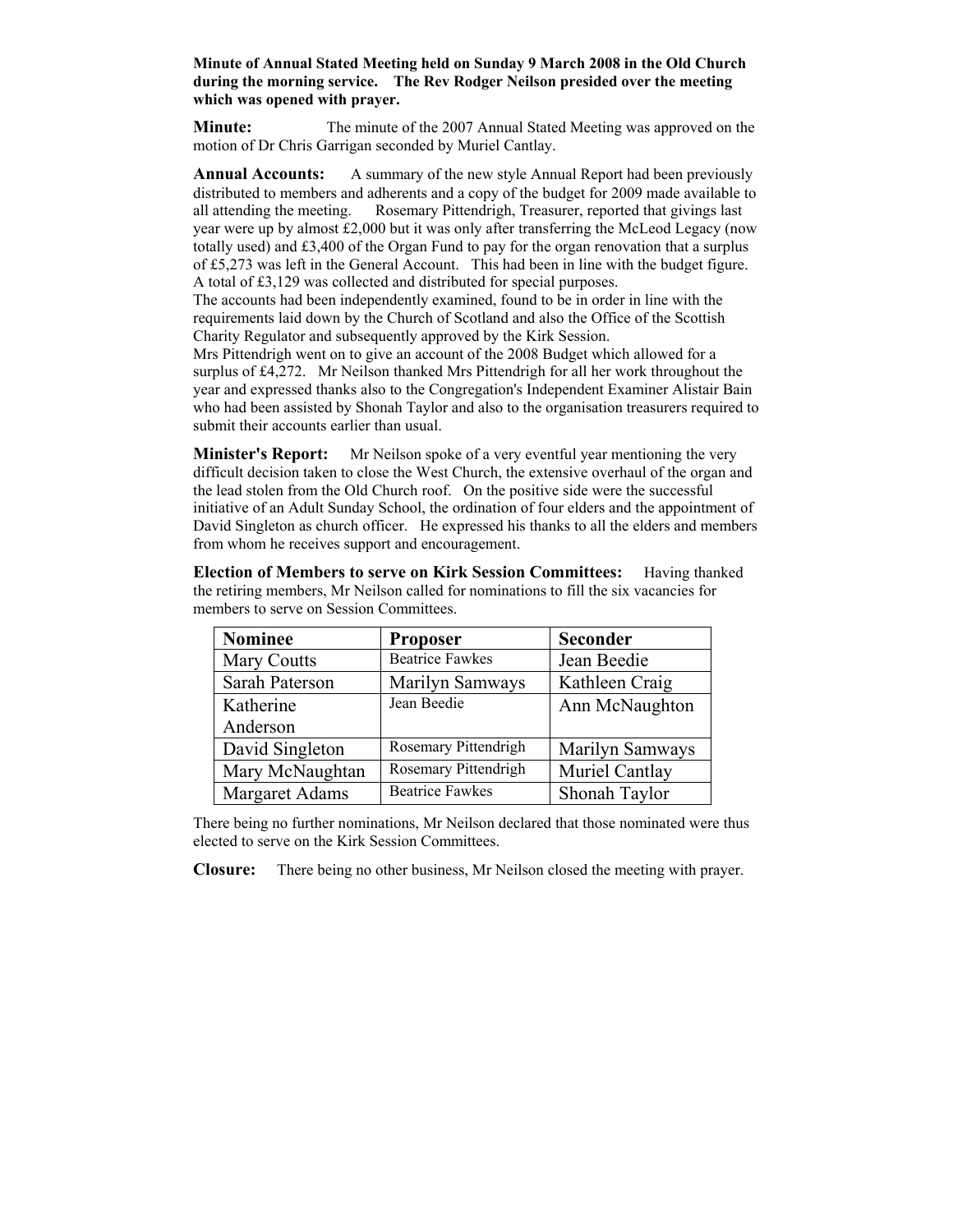

Christian Aid Week 11 -17 May 2008

Here we are again in Spring Time, and what does that also mean? Christian Aid time has come around again.

There is to be a Buttery Morning on Saturday 10 May 2008 in the Public Hall Hatton from 10.00 a.m. until 11.30 a.m. Admission will be £2.00 per person. Raffles will be on sale.

As is normal, I will be looking out for collectors for the House to House collection during the week 11 - 17 May 2008. I feel that if we have enough people willing to give up some of their valuable time, it may work out that the more people we get, the less an area you may have.

The count will take place in the Old Hall on Friday 16 May from 7.00 p.m. onwards.

I would appreciate if anyone has any ideas or suggestions for Christian Aid Week, that they give me a call. I would hope to have an update for the next Bulletin.

*Mary Esson* 

The Social Committee thank all who attended the Snowdrop Dinner on 22 February and hope they had an enjoyable evening . Over £150 was raised.

# Sharing Our Books

Following the second successful church bookstall, an invitation is extended to anyone who would be interested and who purchased books to bring them to my home on Wednesday, 14 May at 7.30 pm. We can talk about the books we bought and how interesting we found them. If you were happy to do so, the books might even be lent and borrowed. Over a cup of tea or coffee we could share suggestions for future book stalls.

If you would like to come along, please would you contact either Beatrice Fawkes (841814) or myself (812998).

*Annette Garden, Westover, West Gask*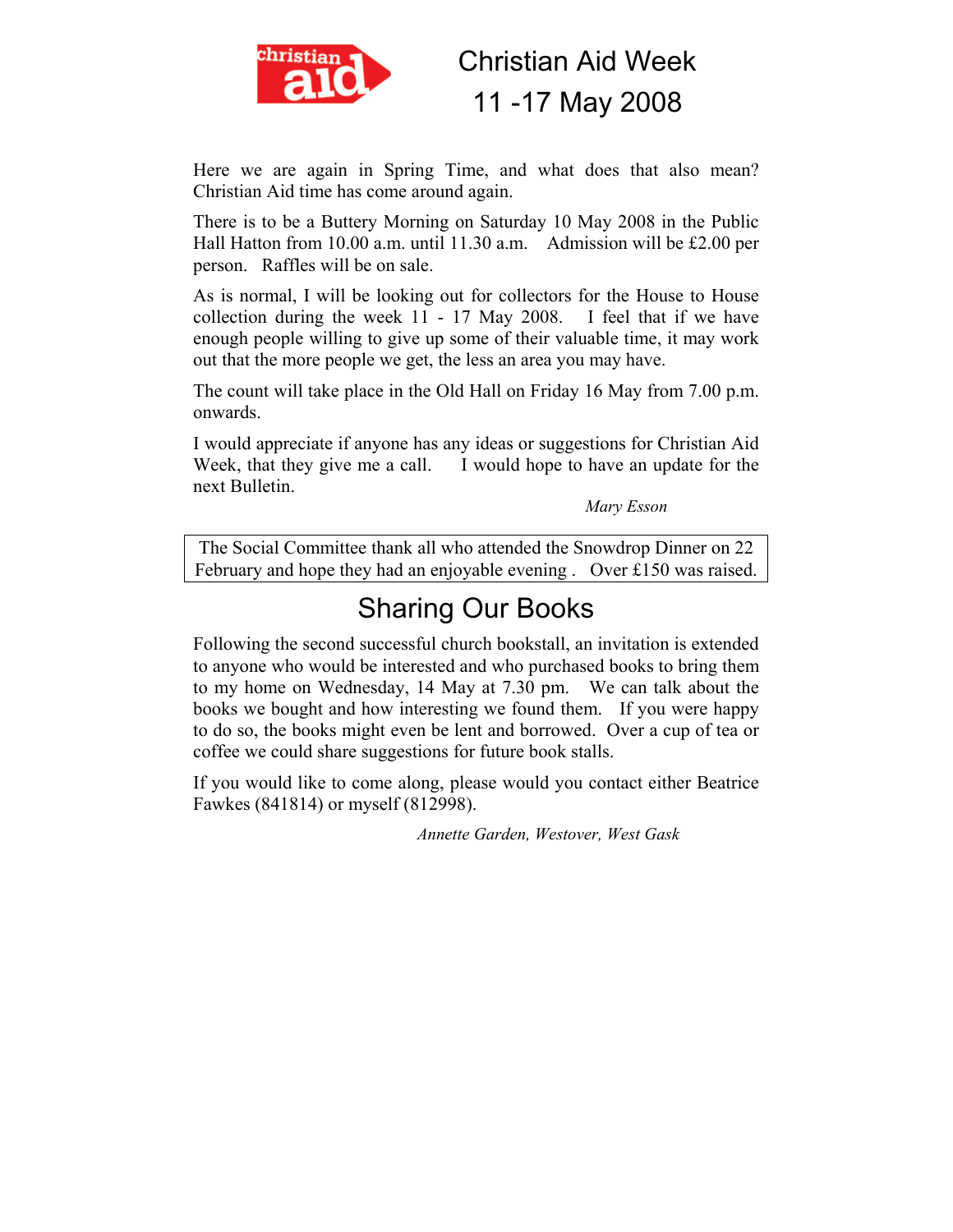# Adult Sunday School

Under the auspices of the Kirk Session's Education and Worship Committee, there will be another Adult Sunday School series in April – the last one before the summer. The last series saw an increase in the number coming and it is hoped that as many, if not more, will be interested in what will now be offered. The subject of the three Sunday series is *Significant Women of the Old Testament.*

As before the Adult SS will be held at 11.30 am on Sundays in the Old Church lasting approximately ¾ hour and the dates and subjects are listed elsewhere in the Bulletin. Once again, this series will follow a different format when different people will introduce the day's subject before a time of questions and discussion.

While there is a common theme, the subjects are quite separate so you can come along to as many or as few as you like. I hope you will want to.

## Cruden Churches Walking Group 15 –17 AUGUST 2008 Weekend at BADAGUISH CENTRE nr Aviemore **Enquiries to Alison Neilson (01779 841229) with whom you may reserve your place NOW if you think you might wish to go by paying a deposit of £25.**

Final cost will be between £55 and £60 less deposit.

### **ADULT SUNDAY SCHOOL Dates 6, 13 and 20 April**

**Time**  11.30 am – 12.15 pm

**Place**  Cruden Old Church

**Week One – 6th Deborah**  led by Rodger Neilson

**Week Two – 13th Jezebel**  led by Fred Coutts

**Week Three Ruth**  Led by Allan Fawkes

**Format**  3/4 hour interactive chatting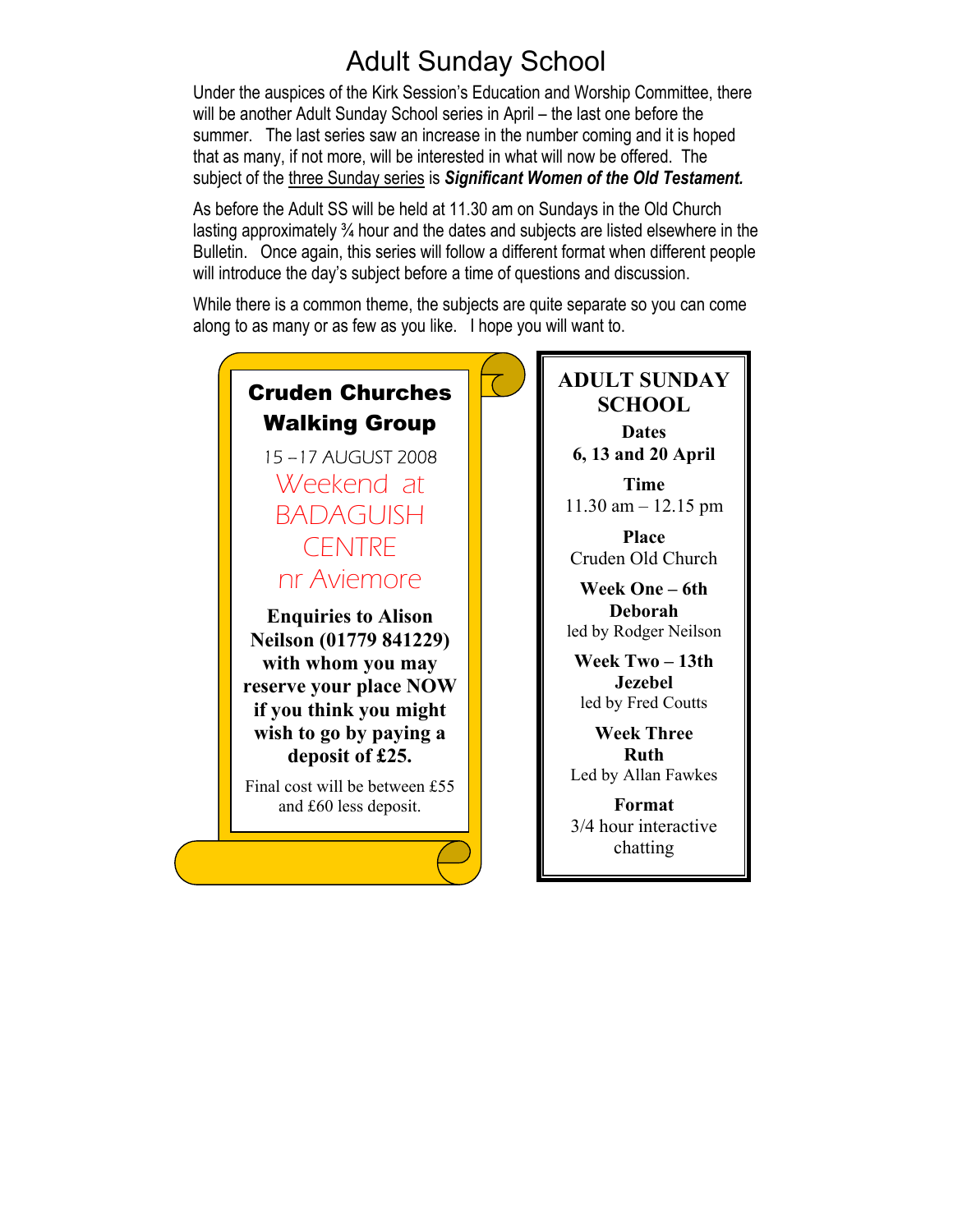### GLEANINGS from a Study Leave Notebook

Without some kind of love for God we cannot love ourselves, and if we do not love ourselves, we cannot love others. At the same time, we cannot love God is we don't love ourselves.

#### While respect can be one-sided, love by its nature is reciprocal.

We begin our lives with discovery of the external world and then the discovery of human love. But since that is transient, we must move beyond them to discover union with God.

If you are going to praise the works of God, you should begin with yourself for you too are a work of God.

# **CRUDEN CHURCH GUILD**

Muriel Cantlay welcomed about members and guests to the February meeting. After singing "The earth, with it's store of wonders untold", Mary Coutts read Luke 14 : 15 – 24 and Rosemary Pittendrigh led the meeting in prayer. "Food for the mind" was the topic for the evening and we enjoyed an interesting and informative talk by Marilyn Samways in conjunction with a cookery demonstration from Sharon Rennie. The ladies were invited to taste a Fruit Smoothie, Salmon Stir Fry with couscous and roasted vegetables followed by a Chocolate Pot with a compote of summer fruits. Tea was served and following some business, the evening closed by singing "Fill your hearts with joy and gladness" and the Lord's Prayer.

*Rosemary Pittendrigh* 

## **New Conveners**

At its March meeting, the Kirk Session warmly thanked Wilma Moir, Muriel Cantlay and Betty May for serving as conveners of the Outreach, Social and District Elders' Committees. They have been succeeded by Kate Clark, Beatrice Fawkes and Jack Young and we wish them well in their new responsibilities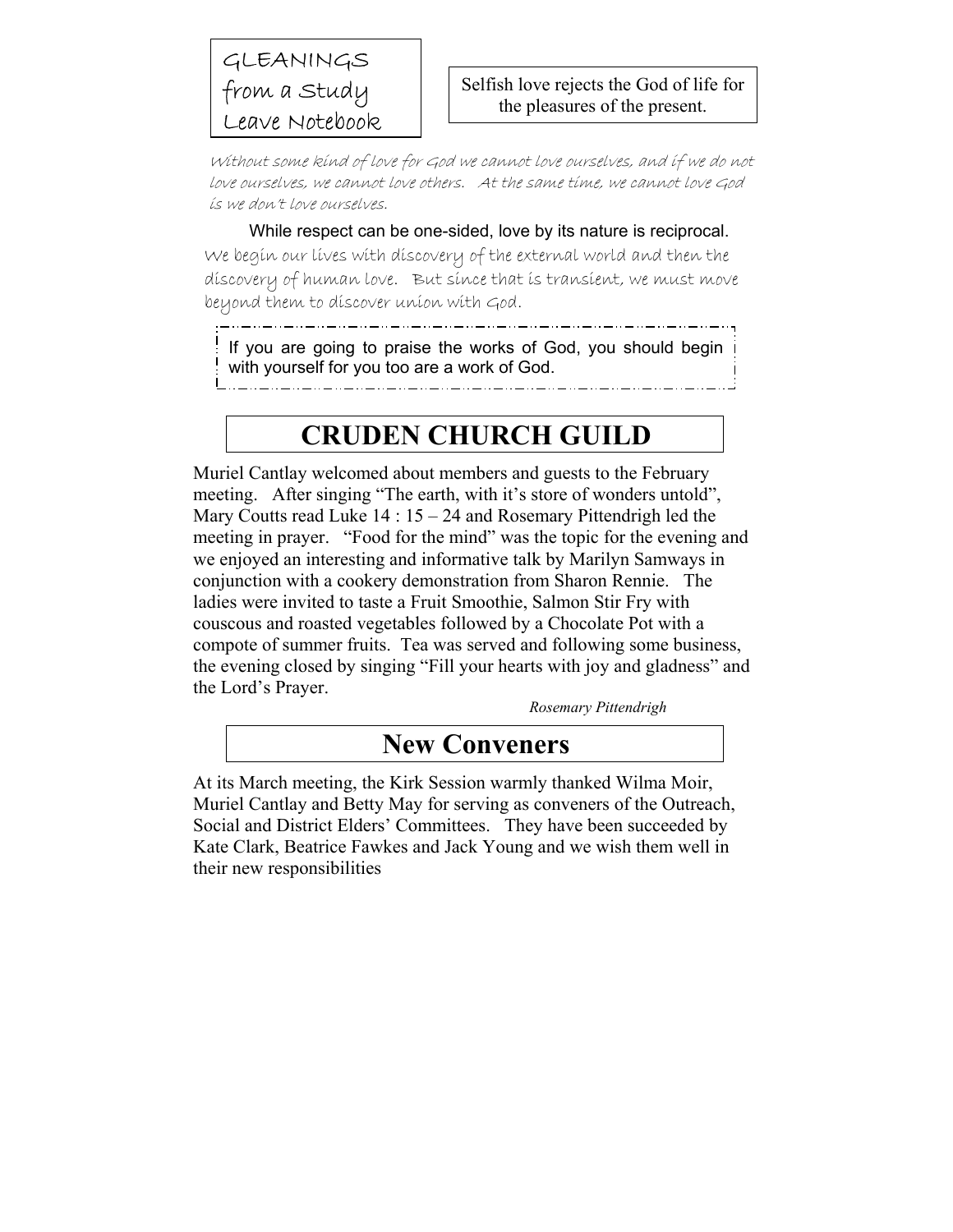# **LIFE AND WORK - IN APRIL'S ISSUE**

**Donor Dilemma** A doctor, an MSP and the recipient of a donated liver discuss the proposed change to 'presumed consent' for organ donation.

**Eat, drink and be merry** Profile of Michele Guinness, author of The Heavenly Party. Michele converted from Judaism to Christianity in her teens, and is on a mission to reconnect the Christian church with its Jewish roots.

**A lasting legacy** Lynne McNeil marks the 100th anniversary of the death of the Very Rev Archibald Charteris, founder of Life and Work, the Church of Scotland Guild and the Diaconate.

**'Donkeyspeak'** Ron Ferguson looks at some of the less credible Bible stories and what they mean for 'the plain meaning of scripture'.

**Honest to God** James Simpson urges us to admit that there are many questions to which we don't know the answer.

**Leadership and commitment** Jock Stein finds a reflection of the leadership skills of Jesus in an inspirational New York head teacher.

**The end is nigh** Alan Taylor takes a whimsical look at our relationship with death.

**Worthy for worship** John R Hume continues his series on Scottish Cathedrals with a visit to St Machar's in Aberdeen.

**Plus –** letters, book reviews, prayer, news and crosswords – all for just £1.

*If you would like to read Life & Work, the magazine of the Church of Scotland, contact Isobel Young on 812360* 

# **WATCH AND TALK GROUP**

On 10 March we watched the 3rd session of "God's Global City" which showed us how Latin American Christians take their faith in Christ seriously and relate it to their life style. This applies to their sense of national identity, to their home life and to their aspirations for good government.

Two of the main problems are the extent of corruption in their society and also the great divide between the rich and the poor.

The next meeting is on 14 April at the home of Mrs Marilyn Samways where we will watch "Mission to People of Other Faiths" focussing on the Middle East. We will bring our session to a close with a celebration of the Sacrament of Holy Communion.

*Alison Neilson* 

**WHEELCHAIR** - Those attending church should note that a wheelchair has been purchased to assist anyone who takes unwell to be helped out of the church in a dignified way.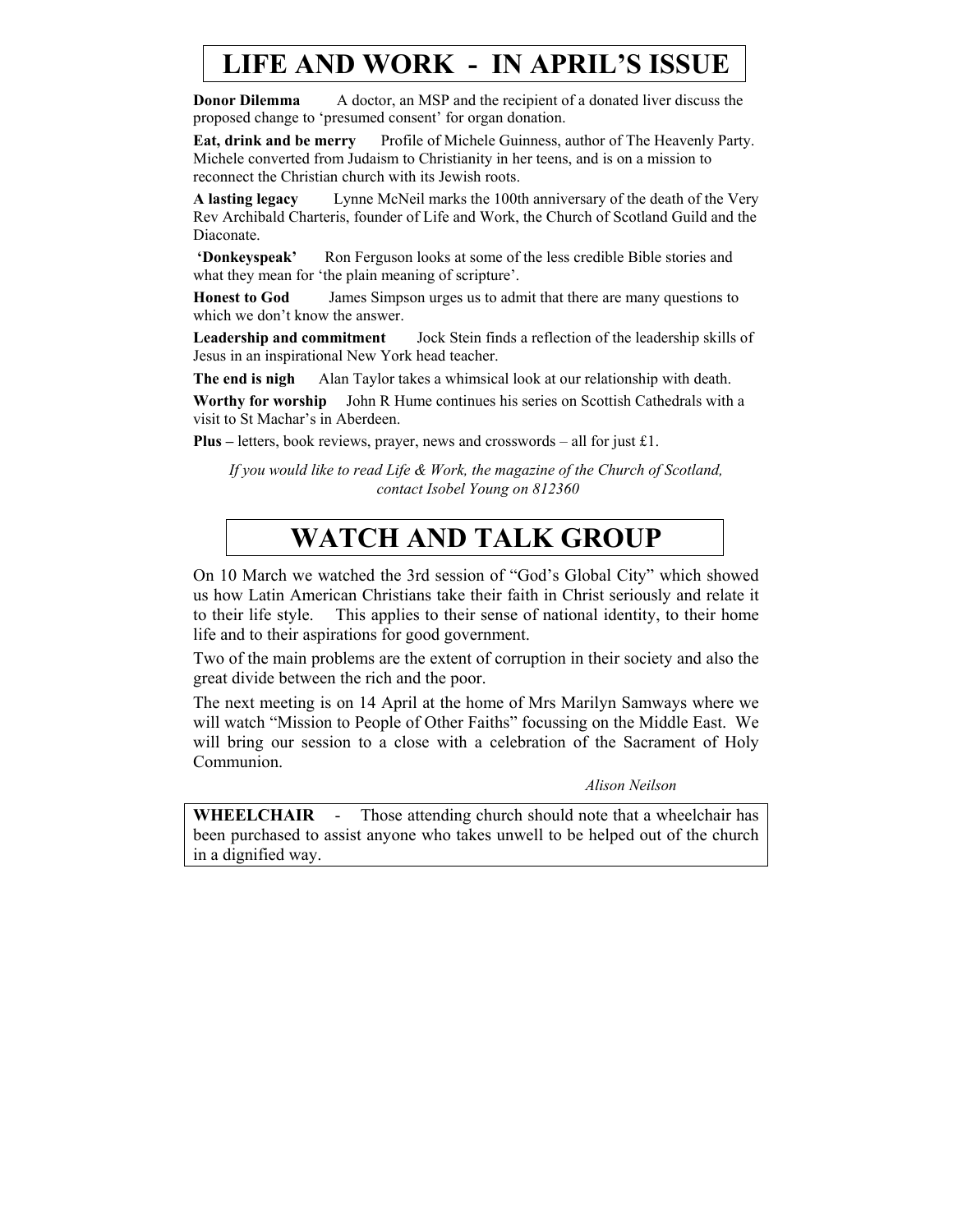| Date   | Door                                            | <b>Flowers</b>          | <b>Teas</b>                         | <b>Children</b>                                                                                  |
|--------|-------------------------------------------------|-------------------------|-------------------------------------|--------------------------------------------------------------------------------------------------|
| 6 Apr  | <b>Wallace Donaldson</b><br>Michael Buchan      | Mary McNaughtan         | Liz Carnie<br><b>Alison Neilson</b> | Easter Holidays                                                                                  |
| 13 Apr | <b>Wallace Donaldson</b><br>Michael Buchan      | Mary Bratton            | Doreen Buchan<br>Sharon Rennie      | Karla Buswell<br>Marie Forsyth<br><b>Brenda Cadger</b><br><b>Sharon Rennie</b><br>Charlotte Lamb |
| 20 Apr | Kathleen Craig<br><b>Iris Durno</b>             | Elma Watson             | Mary Coutts<br>Marilyn Samways      | Katherine Hyman<br>Maureen Reid<br><b>Beatrice Fawkes</b><br>S or C Skinner<br>Charlotte Lamb    |
| 27 Apr | <b>Betty Forrester</b><br><b>Lindsey Savage</b> | Jean Beedie             | Norma Forman<br>Margaret Adams      | Karla Buswell<br>Marie Forsyth<br>Brenda Cadger<br>Joyce Fowlie<br>Charlotte Lamb                |
| 4 May  | <b>Wallace Donaldson</b><br>Michael Buchan      | <b>Atholene Ritchie</b> | Iris Durno<br>Kathleen Craig        | Holiday                                                                                          |
| 11 May | Wallace Donaldson<br>Michael Buchan             | <b>Betty Forrester</b>  | Mary Esson<br>Dorothy Cruickshank   | Katherine Hyman<br>Maureen Reid<br>Mary Bratton<br>S or C Skinner<br>Charlotte Lamb              |
| 18 May | Kathleen Craig<br><b>Iris Durno</b>             | <b>NO SERVICE</b>       |                                     | Karla Buswell<br>Marie Forsyth<br><b>Brenda Cadger</b><br><b>Sharon Rennie</b><br>Charlotte Lamb |
| 25 May | <b>Betty Forrester</b><br><b>Lindsey Savage</b> | Anne McNaughton         | Mary Esson<br>Lewis McKechnie       | Katherine Hyman<br>Maureen Reid<br><b>Beatrice Fawkes</b><br>S or C Skinner<br>Charlotte Lamb    |

### **SUNDAY MORNING DUTIES OLD CHURCH 10 am**

TO THOSE ON SUNDAY DUTY If you are unable to fulfil your door duty, please try to find your own replacement before informing Sandy Beedie (door rota)- 841370 or Mary Esson (teas rota) 812206.